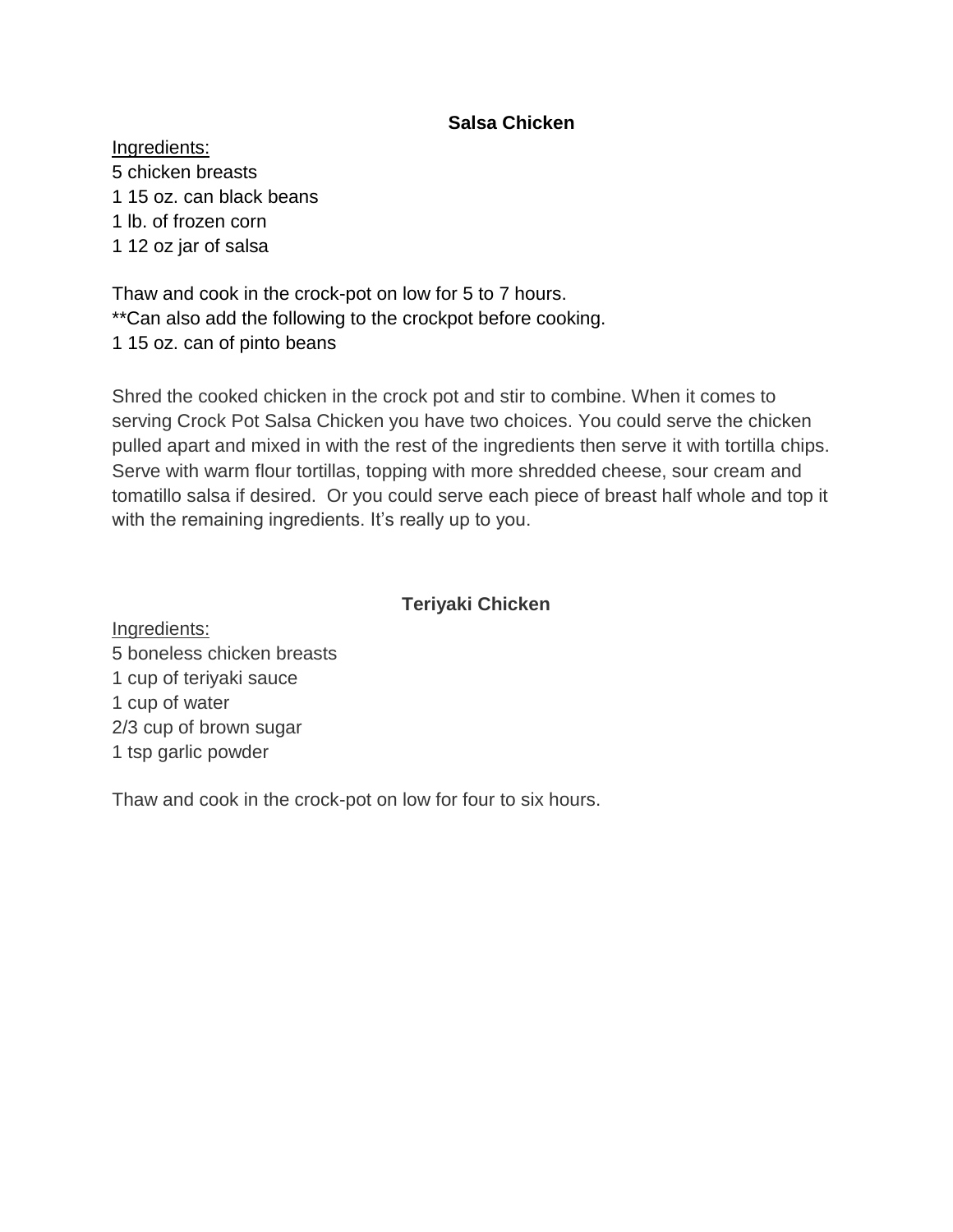#### **Shepherd's Pie**

#### Ingredients:

1 pound ground beef 1 medium onion, chopped 1 can tomato soup (no water added) 1 can French style green beans, drained 3 cup instant mashed potatoes Salt and pepper to taste

Directions:

Brown ground beef and onion; drain well. Add tomato soup, green beans, mix well. Pour into a 2 quart casserole dish. Top with mashed potatoes. Tip: May add 1 cup cheddar cheese (grated) to mashed potatoes.

Add 3 cups of water, 1 cup milk, and 4 Tbsp. in a sauce pan and heat to boil. Remove from heat and stir in potatoes. Add to the top of the meat mixture and bake at 350 degrees for 45 minutes or until bubbly and light brown. Tip: May add 1 cup cheddar cheese (grated) to mashed potatoes.

## **Honey-Garlic Slow Cooker Chicken**

Ingredients:

4 skinless, boneless chicken thighs or breasts

½ cup soy sauce

½ cup ketchup

 $\frac{1}{3}$  cup honey

3 cloves garlic, minced

1 teaspoon dried basil

#### Directions:

- 1. Lay chicken onto the bottom of a 4-quart slow cooker
- 2. Cook on low for 6 hours